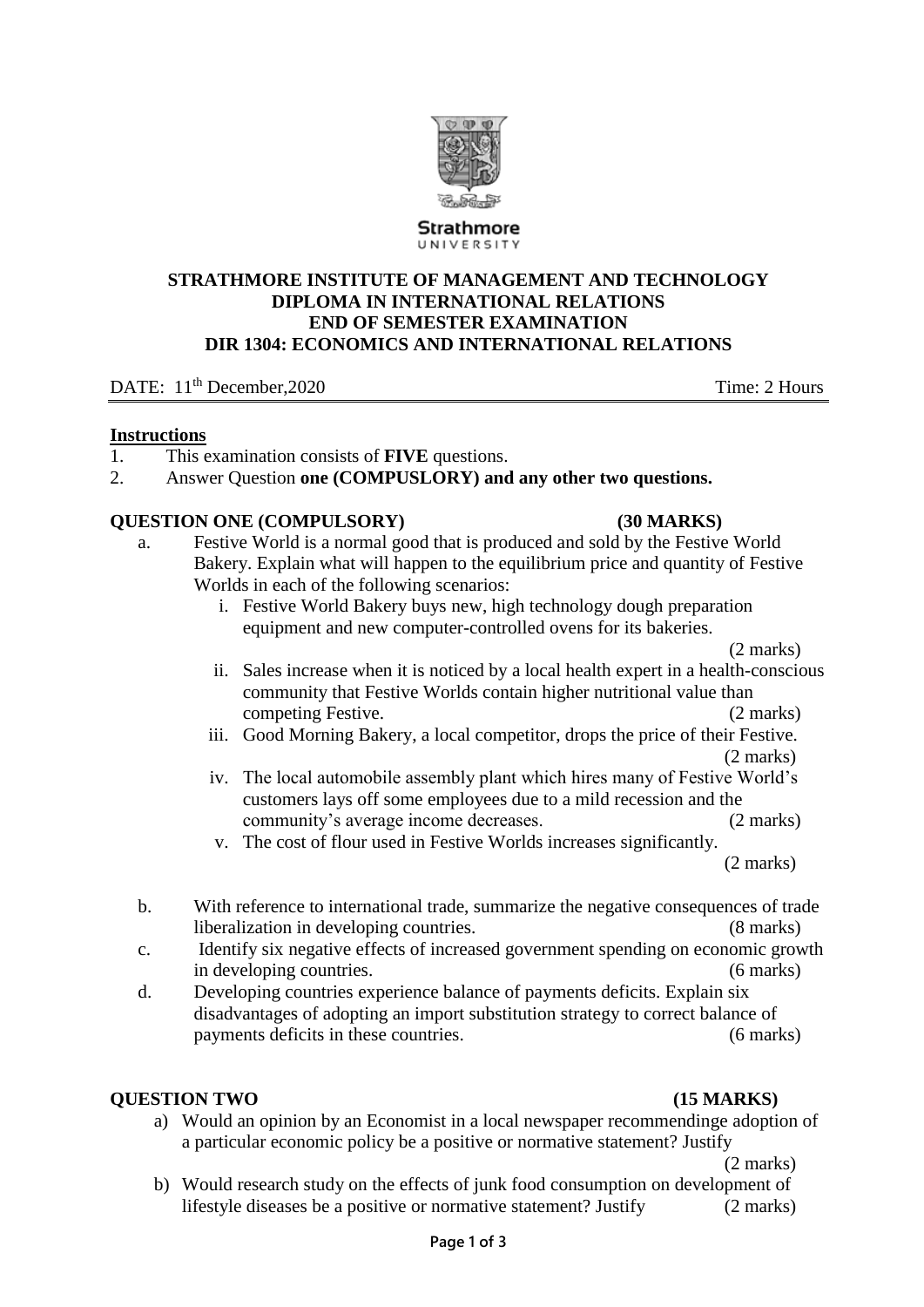- c) A production possibilities frontier is drawn as a curve and not a straight line. Justify
	- (2 marks)
- d) Give reasons why one cannot make a choice above their production possibilities frontier and why it not advisable make a choice below it. (2 marks)
- e) With the aid of a well labelled diagram, illustrate the relationship between marginal cost and average cost as applied in production theory. (7 marks)

# **QUESTION THREE (15 MARKS**)

- a) With the aid of appropriate diagrams, describe three properties of indifference curves. (9 marks)
- b) The table below shows the total utility Akinyi derives from eating Samosas in the evening while studying.

| Pieces of Samosa/evening | <b>Total Utility</b> |
|--------------------------|----------------------|
|                          |                      |
|                          | 30                   |
|                          | 48                   |
|                          | 60                   |
|                          | 70                   |
|                          | 78                   |
|                          | 80                   |
|                          | 76                   |

i. How much marginal utility does Akinyi derive from the third piece of pizza?

(1 marks)

ii. After eating how many pieces of Samosa does marginal utility start to decline? (1 marks)

c) A typical demand curve slope downwards. Justify by giving two reasons (4 marks)

### **QUESTION FOUR (15 MARKS)**

- a) Using a suitable diagram, explain the three stages in the law of variable proportions. (9 marks)
- b) Suppose Njeri buys the following amounts of various food items depending on her weekly income:

| Weekly Income | Hamburgers | Pizza Ice | <b>Cream Sundaes</b> |
|---------------|------------|-----------|----------------------|
|               |            |           |                      |
|               |            |           |                      |
|               |            |           |                      |
| Ksh.500       |            |           |                      |
| Ksh.750       |            |           |                      |

Using the concept of elasticity, determine the nature of each of the following:

| <i>i.</i> Hamburgers | $(3 \text{ marks})$ |
|----------------------|---------------------|
| ii. Pizza Ice        | $(3$ marks)         |